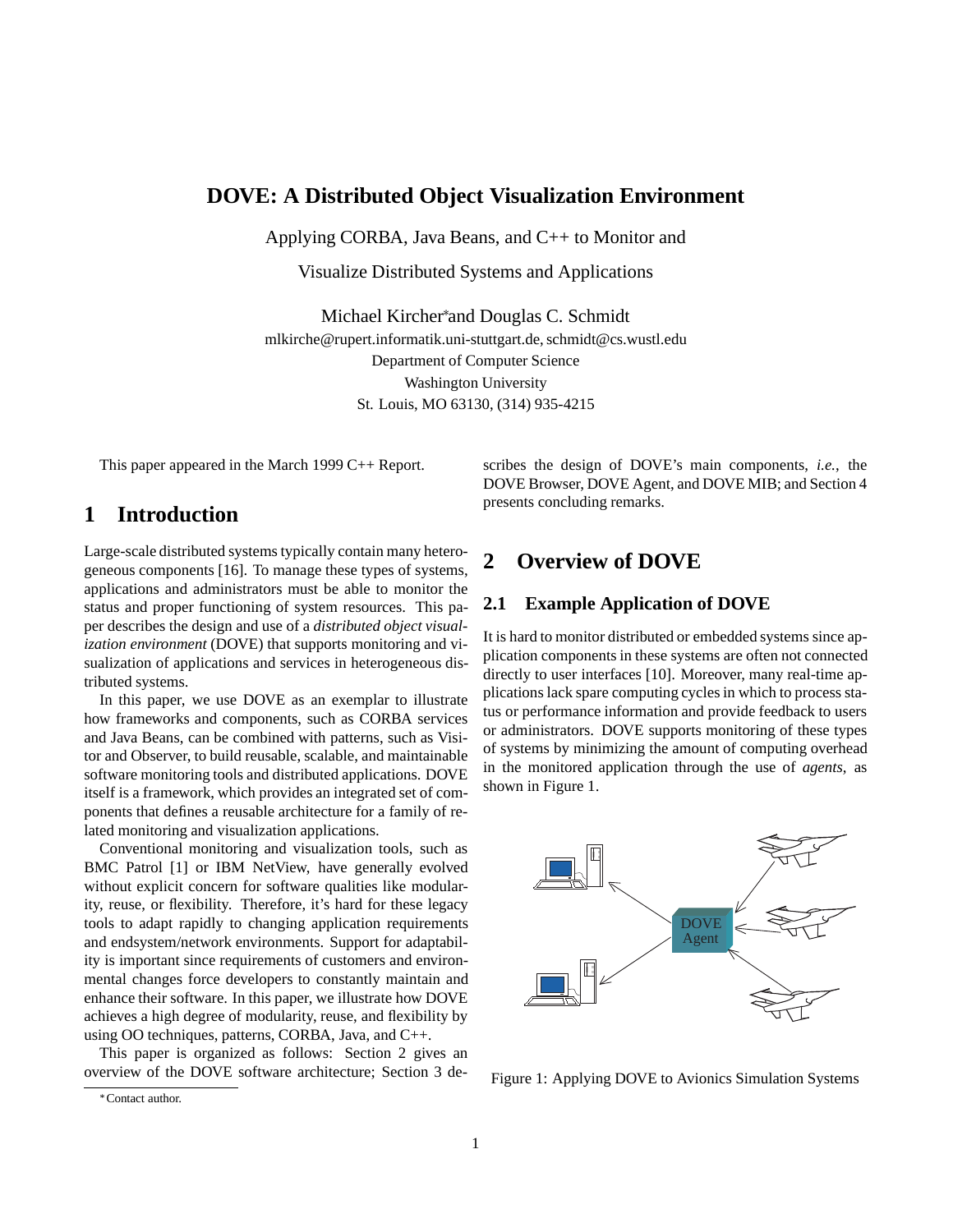This figure illustrates a DOVE-based monitoring system for a real-time avionics pilot training simulation system. In this application, it is important to monitor system metrics, such as scheduled jobs-per-second or communication delay and jitter, in order to provide feedback to operators who calibrate the simulation's behavior interactively. In this example, DOVE monitors the system components via a central agent that consolidates the information of many aircraft and displays the results on one or more operator consoles. A DOVE Agent, described below, is used to offload most monitoring and visualization processing from aircraft simulation components.

## **2.2 The DOVE Software Architecture**

The key components in the Distributed Object Visualization Environment (DOVE) are shown in Figure 2. DOVE-enabled



Figure 2: Components in the DOVE Software Architecture

*Applications* publish information regarding their status and performance metrics to DOVE *Agents* using DOVE *Application Proxies*. In turn, DOVE Agents monitor and publish the advertised information to DOVE-enabled *Browsers*. Agents store management information in DOVE Management Information Bases (*MIBs*) and/or push it to DOVE-enabled Browsers on-demand.

Browsers are connected to one or more DOVE Agents, which they query for services advertised in the distributed system. The Browsers decide which metrics to display. A DOVE-enabled Browser's display manages information published by applications via *Visualization Components*. These components control how monitoring information is presented to end-users, such as human operators. The *Visualization Components* are Java Beans that facilitate dynamic enhancement of strategies used to display information to end-users.

Java Beans can be updated on-the-fly, without the need to statically reconfigure the entire system.

In complex system management environments, such as a central office network operation center or a large-scale distributed interactive simulation system, there can be many DOVE-enabled Browsers that interact with many DOVE Agents. The DOVE communication framework uses CORBA to provide a transparent and scalable infrastructure for largescale distributed system management.

Each component in DOVE's software architecture is described in more detail below:

**DOVE application:** DOVE applications use pre-defined and/or automatically-generated  $C++$  or Java APIs to communicate with DOVE Agents in order to store and retrieve information residing in a DOVE MIB. DOVE's configuration process supports highly dynamic applications via the Service Configurator pattern [6]. It is not necessary, therefore, to recompile, relink, or restart applications in order to change their monitoring configurations.

**DOVE MIB:** A DOVE MIB is a repository of information in DOVE. It stores configuration information, such as the identify of advertised services, about monitored applications. The DOVE MIB also can be used to store monitoring data, which can be retrieved later by applications and browsers. In addition, DOVE Agents can use this information to advertise their services.

**DOVE Agent:** One or more DOVE Agents run in separate processes on nodes in the distributed system and perform the following tasks:

- *Service advertisement* The DOVE Agent advertises the monitored applications, locations, metrics and control services available.
- *Change notifications* A DOVE-enabled Browser can automatically be updated when monitored metrics change values.
- *Data reduction and correlation* Filtering and correlation are supported in DOVE Agents via the CORBA Events Service [5].
- *Visualization configuration Visualization Components* can be integrated dynamically by specifying the name of a Java Beans repository. The Java Beans are then loaded and presented to the operator in order to display the monitoring information in novel ways.
- *MIB management* MIB management is performed through DOVE-enabled Browsers, which can specify the monitored information to be stored for later retrieval. If an Application Proxy (dis)connects, the appropriate DOVE MIB records this event.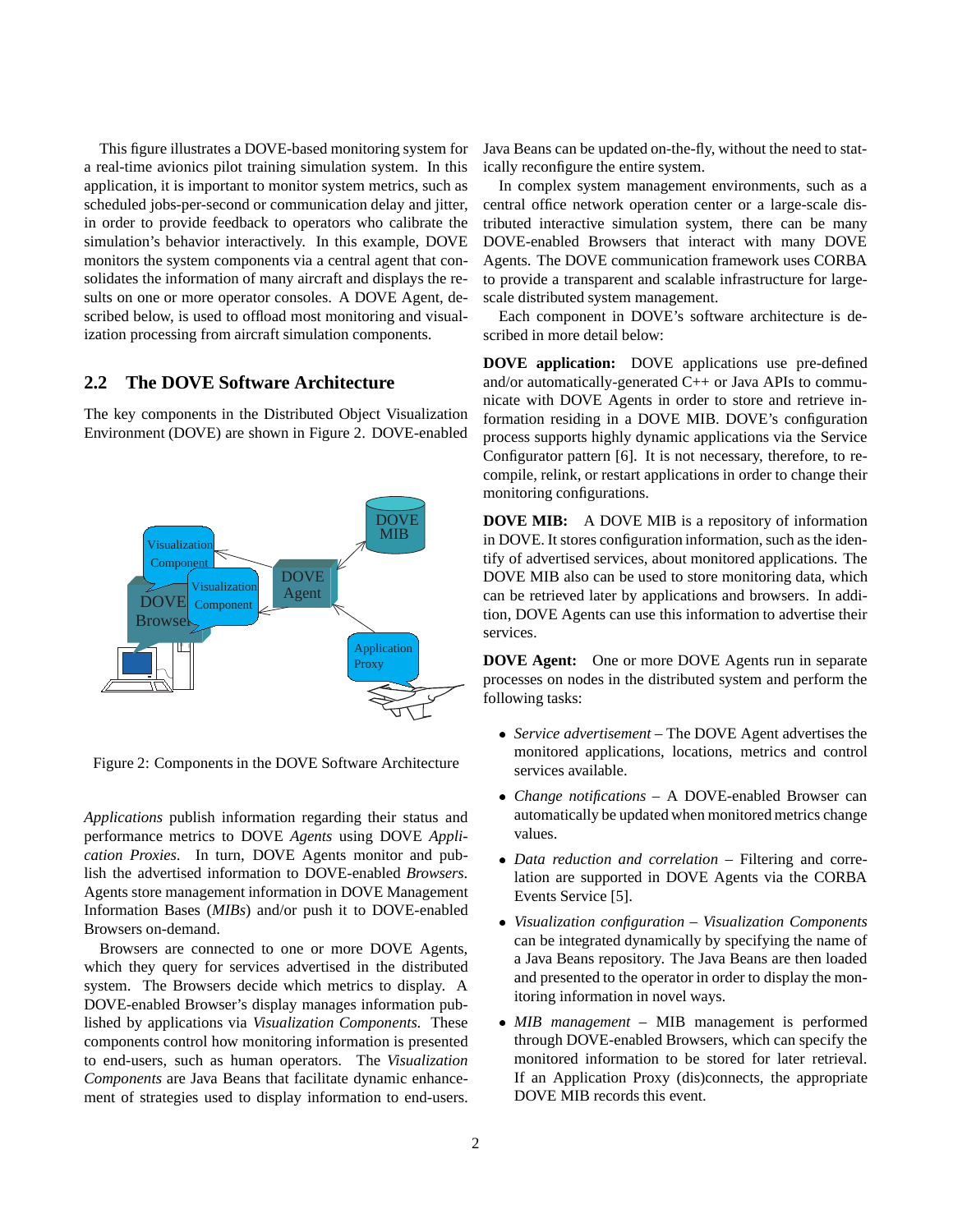**DOVE-enabled Browsers:** A DOVE-enabled Browser can either run as a stand-alone application or a Java applet (*e.g.*, in a standard Java-enabled Web browser like Netscape or Internet Explorer). It serves as the display front-end to human operators. During system initialization, the Browser connects with one or more DOVE Agents and provides operators a list of services available from the configured DOVE Agents. The operator then selects which metrics to display. These metrics are derived from information advertised by the Agent.

The following tasks are perform by DOVE-enabled Browsers:

- *Service discovery* The Browser uses Agents to discover which server applications in a distributed system are offering DOVE services. This discovery process is similar to JavaSoft's Jini framework [15].
- *Visualization builder* This builder allows end-users to bind graphical or data gathering components to data published by DOVE-enabled Applications. The Browser then packages the resulting tool in its own applet or application. Likewise, the Browser can save this tool to a file for later use. DOVE's "build once, use frequently" mechanism is implemented using Java Beans, as described in Section 3.4.

**Visualization Component:** The DOVE Visualization Component is the conduit through which information from a DOVE-enabled Application reaches the end-user. It's also the conduit though which configuration information from the user reaches the application. Each Visualization Component is a Java Bean, which registers for updates from Agents or Application Proxies. The Visualization Component makes new information public as it arrives and triggers events related to those changes. Through the DOVE-enabled Browser, the user can connect Visualization Components to these properties and events to monitor and change the state of the application.

**Application proxy:** The Application Proxy extends a DOVE Agent with application-specific functionality. An Application Proxy is necessary when developers want the Agent and Visualization Component to interact in ways that the generic DOVE framework cannot provide. For example, developers may want to send special messages to the Visualization Component when the application sets a flag in the DOVE MIB.

Figure 3 illustrates the relationships between the various DOVE Components in more detail, using a system developed to monitor distributed electronic medical imaging systems [7]. In this figure, an Image Server publishes the outgoing number of megabytes and updates the value every time a client finishes downloading an image. A network management application may want to use the Visualization Component to chart



Figure 3: Components in the DOVE Software Architecture, monitoring an Image Server

the average outgoing throughput. To achieve this functionality, the Visualization Component would have a property called "outgoing Megabytes," the point data, timestamps indicating the start and finish time of the connection, and an event called "outgoing Megabytes updated," as shown in Figure 4.



Figure 4: Example DOVE Visualization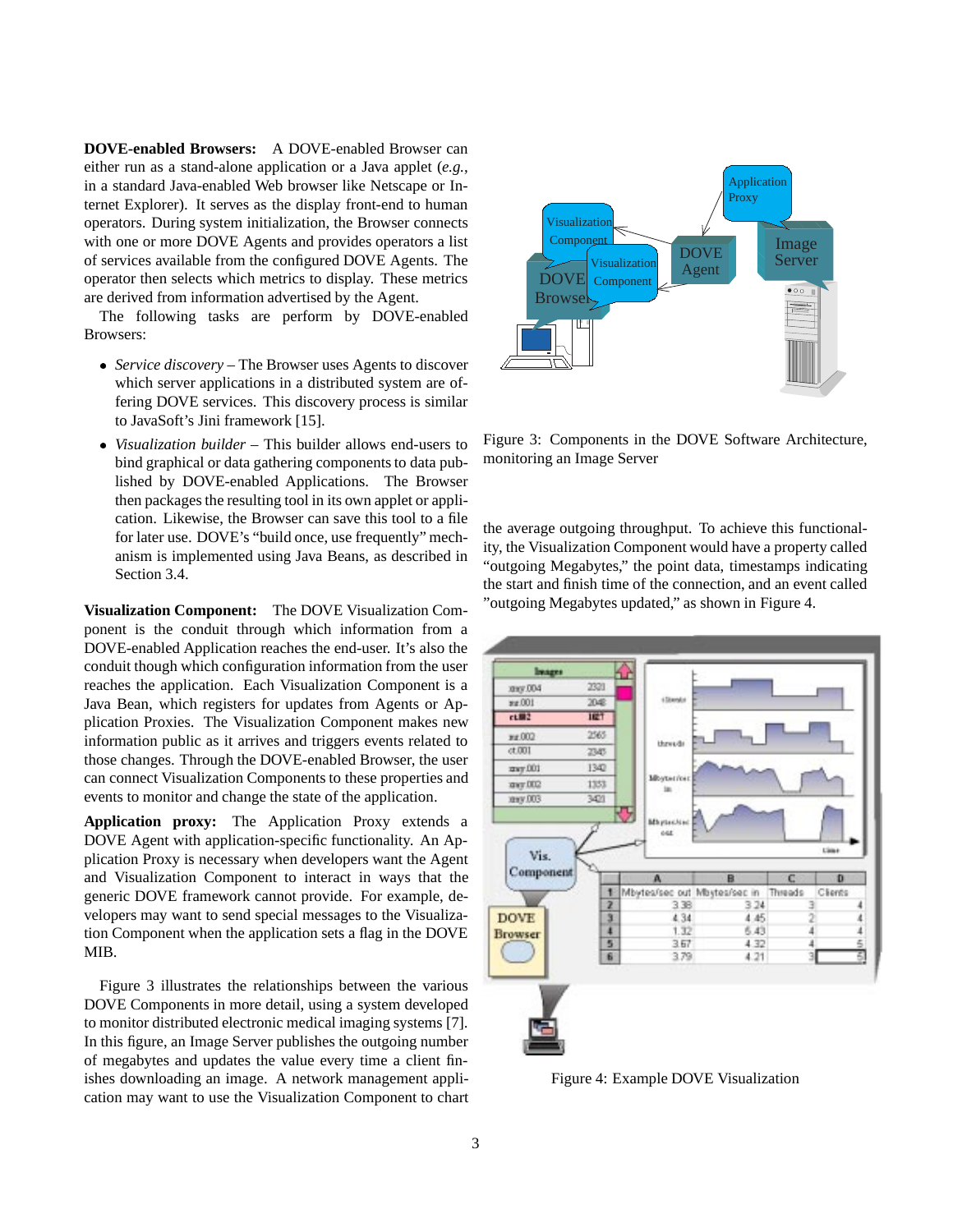To interact with DOVE, users can simply connect an averaging graph to the "outgoing throughput" property. This causes the graph to invisibly attach itself to the timestamp properties and update events. When an update event occurs, the graph updates the current average throughput in megabits per/sec using the new point datum and time elapsed. Finally, it plots the next point on the graph.

## **2.3 The DOVE Middleware Infrastructure**

To increase our productivity and to leverage existing development effort, DOVE is based on the ACE framework [11], the TAO real-time CORBA ORB [13], and Java Beans [14]. Each middleware infrastructure component is summarized below.

**Overview of ACE and TAO:** The ADAPTIVE Communication Environment (ACE) is an OO framework developed by the Distributed Object Computing (DOC) group at Washington University [12]. The ACE framework implements fundamental design patterns for communication software. ACE is targeted for developers of high-performance communication services and applications on UNIX and Win32 platforms. ACE simplifies the development of OO network applications and services that utilize interprocess communication, event demultiplexing, explicit dynamic linking, and concurrency. ACE automates system configuration and reconfiguration by dynamically linking services into applications at run-time and executing these services in one or more processes or threads.

The ACE ORB (TAO) is an ORB endsystem architecture for high-performance, real-time CORBA [13]. TAO implements the CORBA 2.x standard and addresses performance limitations with conventional ORBs. Like ACE, TAO was developed by the DOC group at Washington University.

Both ACE and TAO are freely available using an open source development model. They are used for many commercial projects at companies like Bellcore, Siemens, Motorola, Kodak, and Boeing, as well as in many academic and industrial research projects. ACE and TAO have been ported to a variety of OS platforms including Win32, most UNIX/POSIX platforms, and real-time operating systems. C++ and Java versions of ACE are available for downloading at www.cs.wustl.edu/~schmidt/ACE.html.

**Overview of Java Beans:** A Java Bean is a reusable software component. Common type of Java Beans are usually small control programs, though Beans can also be complete stand-alone applications. The Java Beans framework is designed to allow objects to be written in such a way that their properties and behavior can be modified without have to recode or recompile existing components.

In general, Java Beans are Java classes that conform to certain standards. Inheritance from a special base class is not needed to create a Java Bean, though developers must conform to certain design guidelines [14]. For instance, method names should conform to a naming convention so that reuse and configuration are facilitated.

The naming convention for Java Beans is simple: a method that sets any parameter of an Java Bean should be named set<parametername> (<parametername>) and a method that gets some parameter of a Java Bean should be named <parametername> get<parametername>.

# **3 The OO Design of DOVE**

This section presents the OO design of DOVE, focusing on key design challenges we faced and the solutions we employed to resolve these challenges.

## **3.1 Motivating the Need for CORBA**

### **3.1.1 Context**

The first prototype of DOVE was developed before the version that is the focus of this paper. This initial prototype used Java as the programming language and was programmed using sockets for communication. Moreover, it was very restrictive, *e.g.*, only one Application Proxy and one DOVE-enabled Browser were allowed, and the types of data transported included only weapons status, navigation information, and statistical data.

The prototype consists of a Java front-end that displayed a fix set of aircraft metrics, such available weapons, an artificial horizon, and several statistical data items. Statistical data were displayed in their own Java-Canvas, the weapons were listed in a Java-Panel (class Display Weapons) and the artificial horizon (class Display Art Horizon), and all metrics were displayed within one Java-Panel. Class Display Weapons and class Display Art Horizon inherited from an interface called Display Object to allow other classes to access them polymorphically. The Abstract Factory pattern was used to define a Display Factory Object that manage weapon and artificial horizon displays and creates Display Objects.

Figure 5 illustrates the dependencies between the classes. The communication between Application Proxy, the visualization, and the DOVE-enabled Browser is solely performed through sockets and TCP/IP. The Application proxy generates random input, which is then fed into a socket connected to the DOVE-enabled Browser.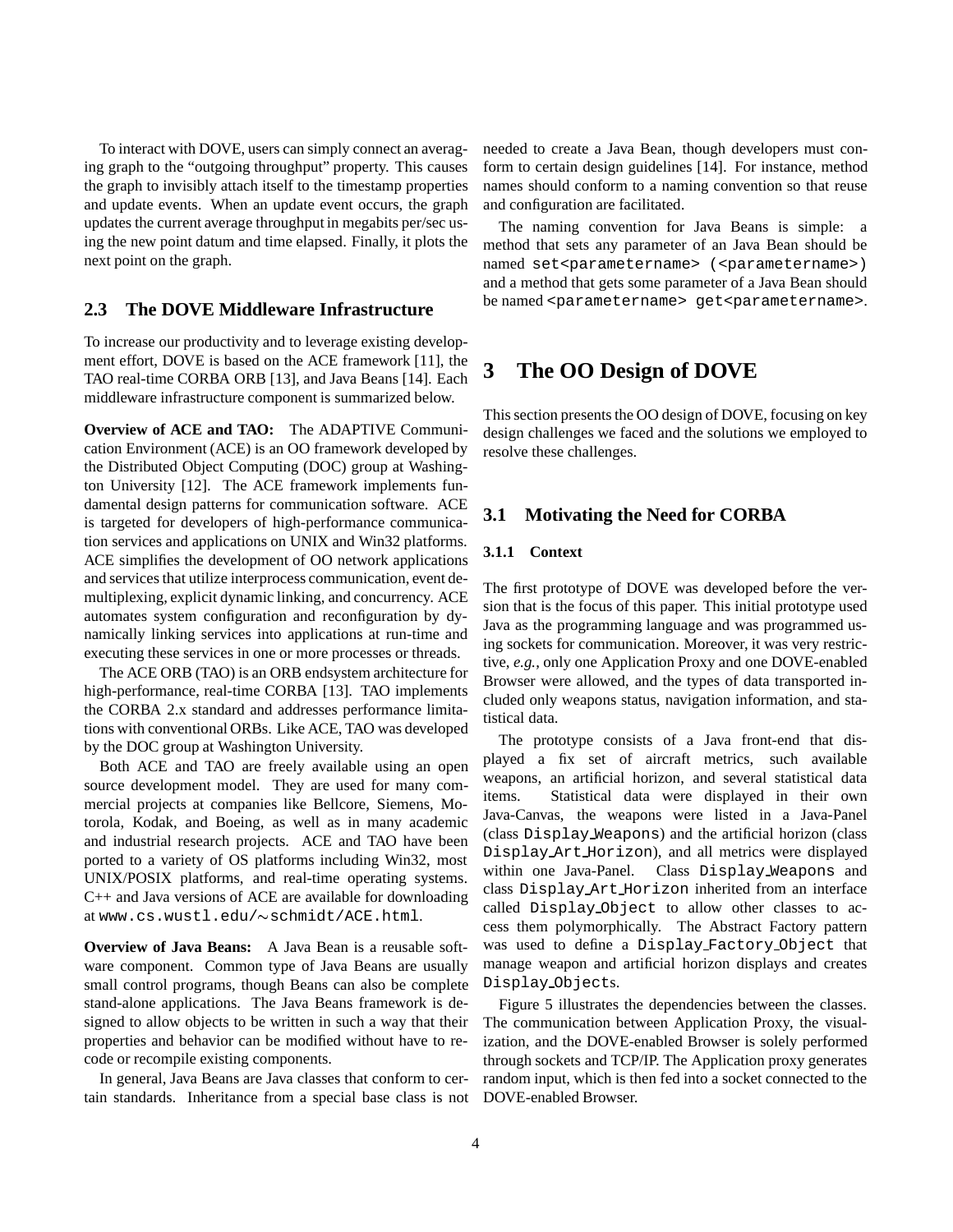

Figure 5: Class Diagram for the Original DOVE-enabled Browser

### **3.1.2 Problem**

Although the first prototype served as a reasonable proof-ofconcept, is was hard to scale to large distribution topologies and hard to extend with new functionality. The main problem centered on the hard-coded socket-based connection between the Application Proxy, which collected and sent metrics, and the Visualization Components, which displayed the metrics. In particular, the prototype didn't support multiple instances of Application Proxies, nor did it support multiple instances of DOVE-enabled Browsers. Moreover, the first prototype was not extensible since it used exposed the details of the data types used to communicate between the various DOVE components.

### **3.1.3 Solution**

We introduced CORBA IDL definitions for DOVE component interfaces and replaced the socket connection between the Application Proxy and the DOVE-enabled Browser by CORBA [18, 17] calls using the newly defined CORBA interfaces. The DOVE-enabled Browser is implemented using Java [2], which supports the use of Java Beans. Our scalability problems were alleviated by implementing the DOVE Agent with the CORBA Events Service, as discussed in Section 3.3. Finally, the hard-coded connection between metrics and visualization is alleviated by Java Beans, as described in Section 3.4.

## **3.2 Bootstrapping the Naming Service**

## **3.2.1 Context**

Once DOVE was rewritten using CORBA, components like Application Proxies and DOVE-enabled Browsers communicate only through their IDL interfaces. Therefore, an object reference to each remote component must be obtained in order for clients to make calls. The CORBA Naming Service allows easy storage and retrieval of these object references. Object references are correlated with names, which can be used to obtain bindings to the appropriate object references. If a Naming Service was not used, these object references must be provided through more tedious means, such as supplying them via command-line parameters.

## **3.2.2 Problem**

How does an ORB obtain the initial object reference to its Naming Service?

#### **3.2.3 Solution**

We obtained the initial Naming Service object reference via a "bootstrap protocol." TAO implements the bootstrap protocol for the Naming Service in the following way:<sup>1</sup>

- TAO's Naming Service runs in a process that listens to a well-defined multicast address and a well-defined port for client multicast requests. TAO uses multicast instead of a fixed host address to locate the Naming Service so that it can reside on any machine in a domain. Thus, clients in this domain need not know which machine the Naming Service resides on since it's transparent to them.
- The Naming Service expects to receive two bytes that define the port number in network byte order on which the requesting machine expects the response from the Naming Service. The Naming Service then responds to this address with a datagram containing the IOR of the Naming Service.
- Any client requesting the Naming Service IOR must multicast a UDP datagram containing the port number to the multicast address. The port number in the packet refers to the port on which the requesting client listens for the response from the Naming Service. The client then waits until the response arrives from the Naming Service or a timeout occurs. If the Naming Service IOR is received, the client ORB converts it into an object reference using the standard CORBA string to object operation.

<sup>&</sup>lt;sup>1</sup>The OMG has recently standardized a "Interoperable Naming Service" specification [3]. However, at the time this paper was written no ORBs implement this specification. We plan to make TAO conform to this specification shortly.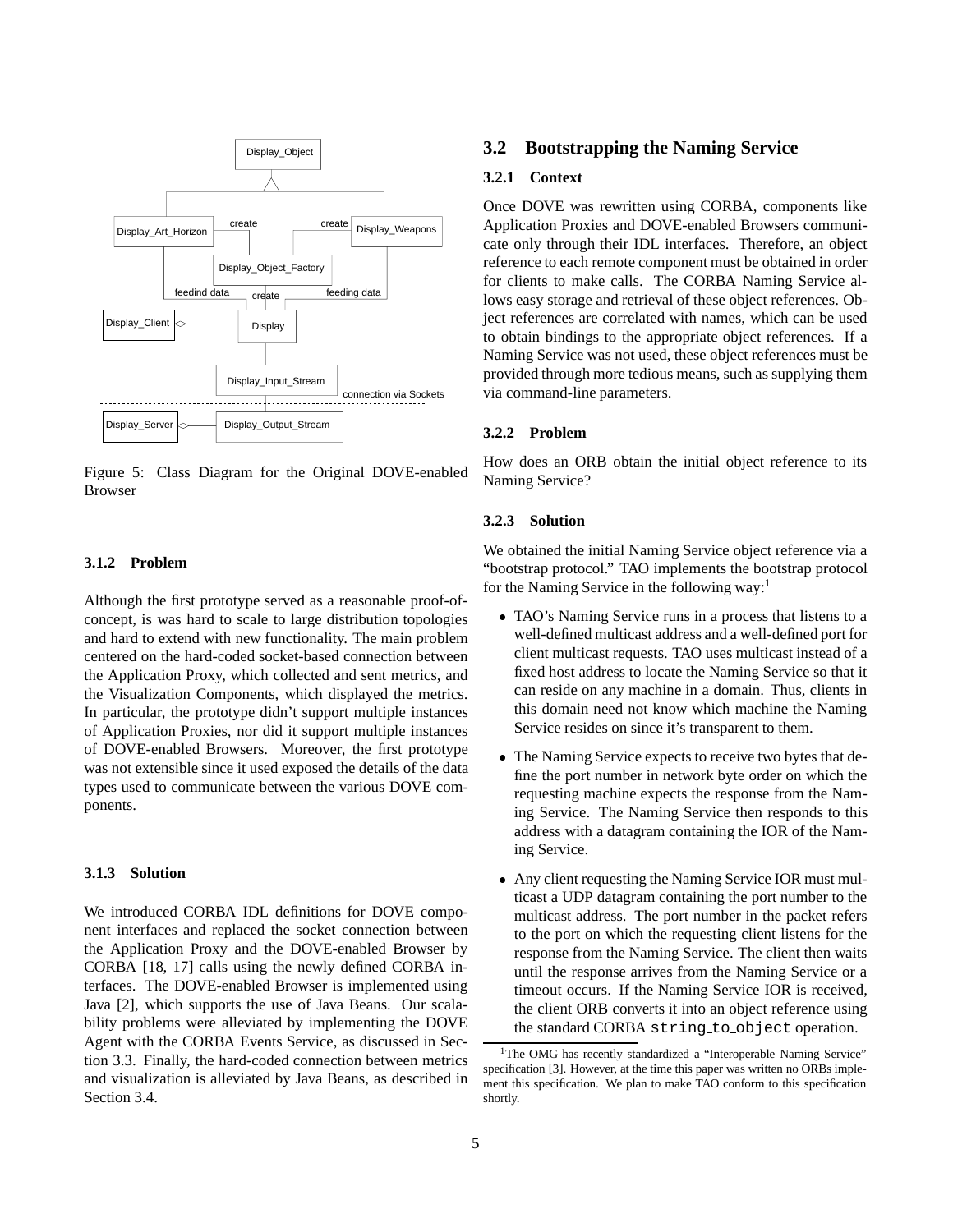Once a client has resolved its Naming Service object reference, other object services and application components can be resolved via the resolve method on the Naming Service's Naming Context.

## **3.3 Enhancing the DOVE-enabled Browser with the Events Service**

## **3.3.1 Context**

The communication mechanism between DOVE components must be scalable so that multiple DOVE-enabled Browsers can communicate efficiently with multiple DOVE-enabled Applications. Likewise, monitoring information must be transported generically so that its schemas can change without having to change the communication protocols or DOVE component interfaces.

## **3.3.2 Problem**

The first DOVE prototype uses sockets to communicate by sending bytestreams between the Application Proxy and the DOVE-enabled Browser. Therefore, as discussed in Section **??**, the first protoype of DOVE scales poorly since it allows only uni-direction communication between various DOVE components. Moreover, this prototype hard-codes the schema information directly into the applications, which makes it hard to change the communication protocols without changing the DOVE components.

#### **3.3.3 Solution**

Use the CORBA Events Service [5] as the communication mechanism to multicast events from event suppliers to registered event consumers through an Event Channel. The DOVE Agent is then implemented as an Event Channel. Figure 6 illustrates how event suppliers push events to the Event Channel, which then filters, correlates and finally forwards these events to event suppliers. In this figure, DOVE-enabled Browsers are event consumers and DOVE-enabled Applications are event suppliers.

The events in the OMG COS Specification of the Events Service are defined as type CORBA:: Any. The  $CORBA:$ : Any type consists of the following two fields:

- *The typecode* The typecode field describes which builtin or derived data type the value field points to. The field actually contains a pointer to a structure, in which information about the data type is stored.
- *The value* The value is a pointer to void. The CORBA specification allows an application to assign any type to a CORBA::Any.



Figure 6: Components in TAO's CORBA Events Service

The value and type of a CORBA: : Any can be set using the copy-constructor, the assignment operator, the replace method, or operator <<=. The stub or skeleton generated by the IDL compiler must ensure that the value(s) and the type(s) are properly marshaled for transmission as the stub and skeleton are responsible for proper (de)marshaling.

The CORBA Events Service uses the CORBA:: Any type to allow any type of application-specific data, such as avionics sensor data, to be transported within its events. These data items can then easily put into the CORBA: : Any and transported generically throughout the network and DOVE components.

Figure 7 shows the relationships of the Events Service parts to the rest of DOVE. First the Application Proxy, serving as event supplier, pushes information into the event channel, which filters and correlates these events (containing the metrics) and pushes the events to the event consumer which then updates information inside the DOVE-enabled Browser.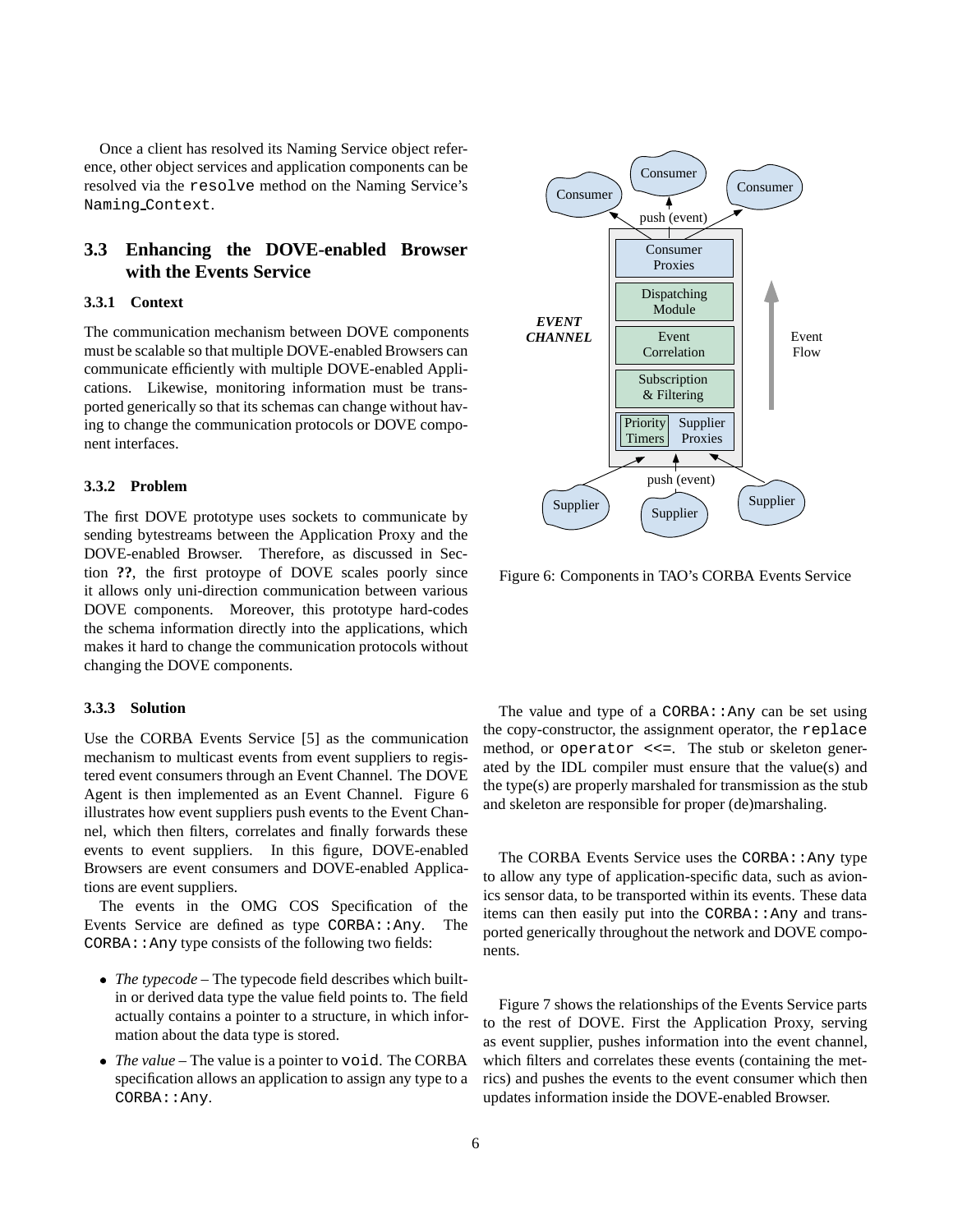

Figure 7: Class Diagram for the Integration of the Events Service into DOVE

## **3.4 Enhancing the DOVE-enabled Browser with Java Beans**

#### **3.4.1 Context**

The original DOVE prototype consisted of the following Visualization Components: (1) a graph component, (2) a list-panel to display the weapon status, and (3) an artificial horizon. The way the viewer was built made it possible to have several of these components running simultaneously, connected to different data sources. Thus, it was possible to display metrics and graphs dynamically, though the set of Visualization Components was hard-coded.

### **3.4.2 Problem**

In the original DOVE prototype, both the set of Visualization Components and the metric that could be viewed with which Visualization Component were hard-coded. Thus, it wasn't possible to display a metric using different Visualization Components, which is too inflexible. Having a generic way to connect Visualization Components with metrics makes it possible to view the same metric with different Visualization Components, each displaying a different aspect of the metric. Moreover the Visualization Components were not dynamically loadable, so the set of Visualization Component could not be enhanced at run-time.

#### **3.4.3 Solution**

We used the Observer pattern [4] to provide a generic mechanism for registering and accessing Visualization Components. This pattern decouples the metrics and the Visualization Components, making it possible to connect a metric with any Visualization Component. It also allows several different Visualization Components to be connected to the same metric.

The Observer pattern defines two roles for objects: *Observables* and *Observers*. Observers register with one or more Observables. An Observable informs one or more registered Observers about changes as soon as its own state changes. Applying the Observer pattern to the DOVE-enabled Browser encapsulates the metrics in Observables and the Visualization Components as Observers.

In addition, DOVE's Visualization Components are both Observers *and* Java Beans. Figure 8 shows the architecture of new DOVE-enabled Browser using Java Beans. This fig-



Figure 8: Class Diagram of the DOVE-enabled Browser

ure shows how all concrete Observables inherit from the Observable interface and all concrete Visualization Components, *i.e.*, the Java Beans, inherit from the Observer interface. Because communication between Observables and Observers is performed only via the base class interface, independence between concrete Observables and Observers is ensured.

The functional model of the new DOVE-enabled Browser is simple, as shown Figure 9. The DemoCore object instructs the VisCompFactory to create a new Visualization Component with the properties necessary to display the chosen Observable. Once created, the DemoCore is responsible for connecting Observables with Observers (*i.e.*, Visualization Components). Connecting Observables is done through the DataHandler, which is a generic interface that allows the DemoCore to request a list of Observables and then to pick one specifically to connect it with an appropriate Visualization Component.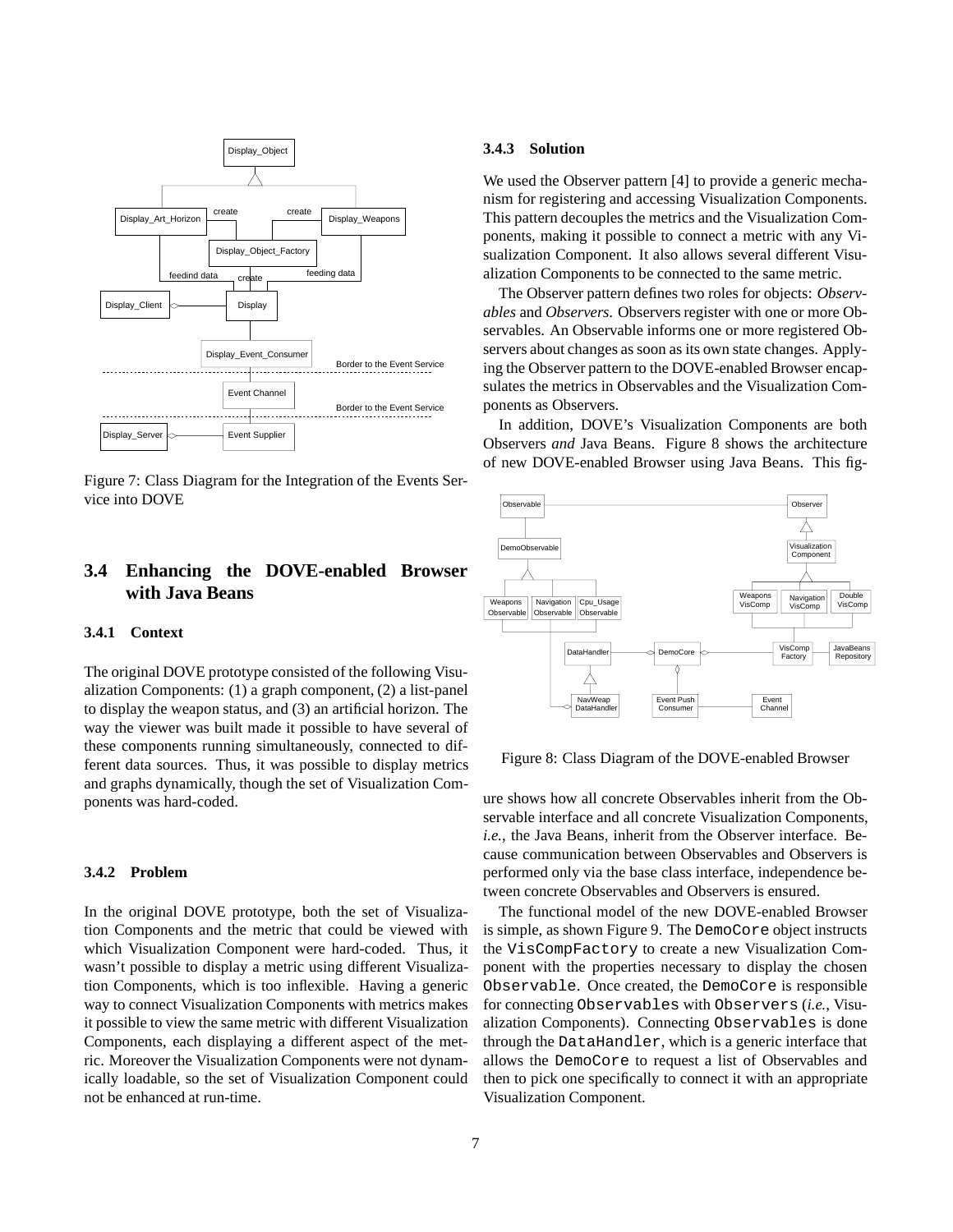

Updates of the Visualization Components occur as follows: TAO's CORBA Event Channel pushes events to the PushConsumer, which forwards the event data field to the Data Handler, which is actually an concrete Data Handler, *e.g.*, NavWeapDataHandler. This Data Handler then demultiplexes the event data structure into several metrics. The metrics recognize the value they contain has changed and trigger a notification event to their Observers. These events contain an object with the changed data. The Observers read the data field of the notification event and update their graphical front-end in the DOVE-enabled Browser. Figure 10 shows the interface between Observables and Observers.



Figure 10: Interface Description between Observables and **Observers** 

Observer/Observable pairs can be categorized into two classes depending on the data for which they are responsible. The first category uses only built-in Java types, such as Double or Int. The second category uses derived types (user defined classes) containing more sophisticated information, such as Weapon status or Navigation information.

### **3.4.4 Implementation**

As mentioned earlier, Java Beans is used as the framework for the generic DOVE Visualization Components. The Java JDK implements the Ob-



Figure 11: The GUI of the DOVE-enabled Browser

Visualization Components are connected in this figure. One of them is the Navigation Visualization Component, one is the Weapon Status Visualization Component, the others are Double Visualization Components connected to corresponding metrics.

## **3.5 Building the DOVE Management Information Base**

### **3.5.1 Context**

A Management Information Base (MIB) is a database containing management information about so-called managed objects, such as routers, PCs, workstations, or software running on machines. In this paper, we use MIBs to store not only standard management information but also historical values of monitoring statistics and associated metrics. Thus, a DOVE MIB can store a complete history of information from monitoring applications.

## **3.5.2 Problem**

One requirement for DOVE is to save all monitoring information on persistent storage in the MIB. Once stored persistently, this information can be used for analysis and debugging of the monitored system. The stored information must be saved in a human readable way.

The following are several alternative ways to build a DOVE MIB: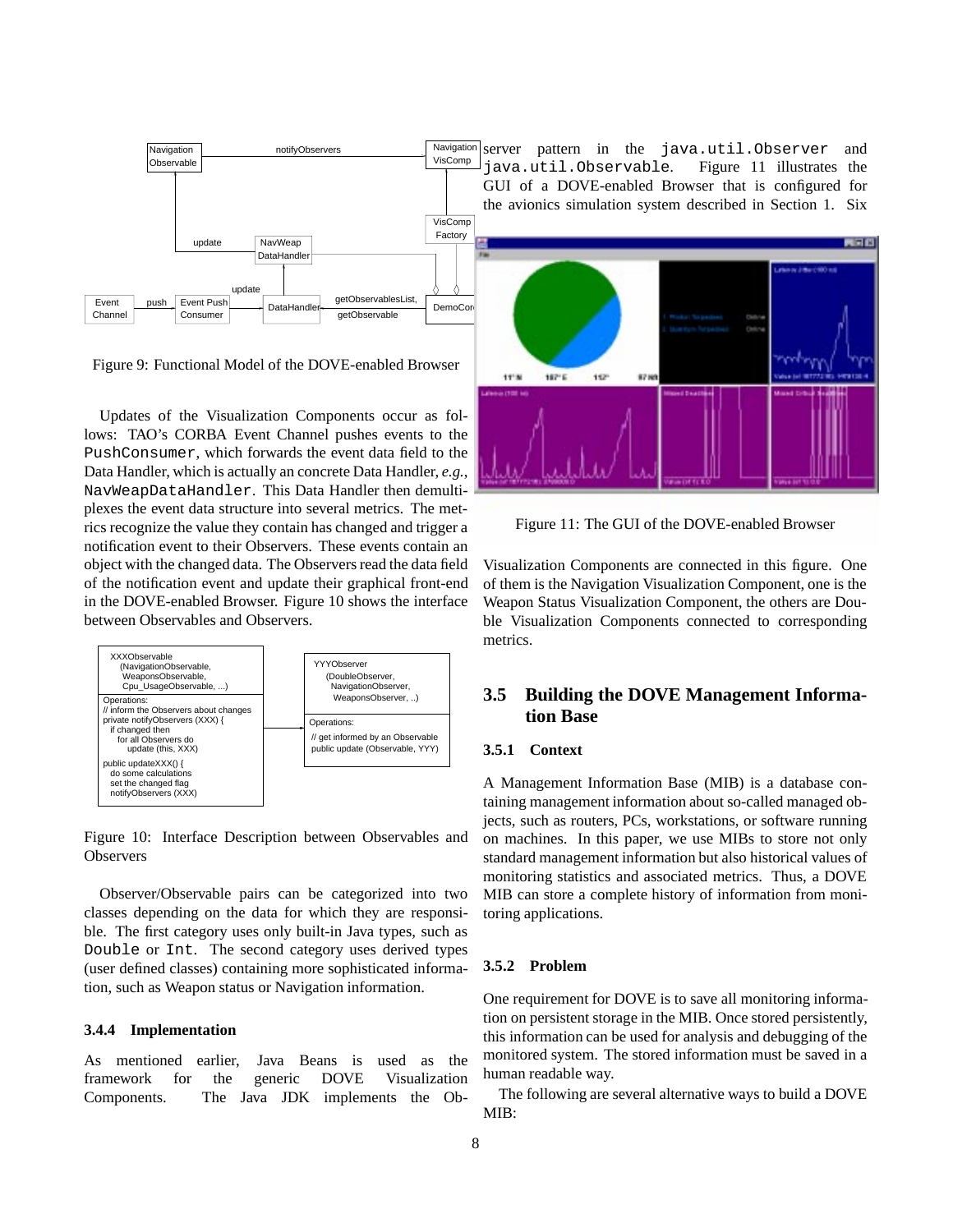**Have a MIB connected directly to the Events Service:** The Events Service could implement the persistence storage of events in itself. The CORBA Object Services specification [9] states that an Event Channel can store events for "a specified time, passing it along to any consumer who registers with the channel during that period of time (*e.g.*, it may keep event notifications about changes to engineering specifications for a week)." The advantages of this approach is the simple interface and the fact that only a small number of objects would be involved in a request for old messages, namely the Events Service and the requesting object.

**Have the MIB external to the Events Service:** In this case, the MIB would be a consumer to the Event Channel. The basic idea is that this external object listens to all the events, stores them on persistent storage with time, type and source ID. It retrieves them on-demand, filtering them from the persistent storage and supplying them to the Event Channel again. The challenge with this approach is that care must be taken to ensure that no other components are affected by the repetition of the events.

If the MIB is treated as an external object, there are the following two ways to contact the MIB:

- One way is to ensure that the external object, *i.e.*, the MIB, pushes the events directly to the consumer who requested the stored events.
- Another way is to have the MIB contacted without involving the Events Service. This requires that the requesting objects know whom to ask. The object reference of the MIB could be supplied in response to a request to the Events Service.

The main problem of the DOVE MIB is how to retrieve the information published by the DOVE Agents. The information is contained in a  $CORBA: : Any$ , as mentioned in Section 3.3.3. The DOVE MIB must read the typecode, analyze it, extract the information, and timestamp the new entry in the MIB. It is also necessary to ensure that the order of the events is maintained. In particular, it's important that new events aren't processed before earlier events.

#### **3.5.3 Solution**

DOVE's MIB is designed as an external MIB, which receives all events from the DOVE Agent's Event Channel and stores them as timestamped "type, member name and value" tuple in persistent storage. This design requires that an external object is connected as event consumer to the Event Channel. A DOVE MIB listens to all events sent on the Event Channel and stores the event data in persistent storage, using in a format similar to the format used for declarations in C++.

Event data is contained in a CORBA: : Any and no assumptions are made about the type of data in an Any. For instance, the CORBA::Any could contain a struct, a double, a long, etc. Moreover, several layers of types could be contained, *e.g.*, a struct may contain a nested struct, which contain a string, etc. Figure 12 illustrates a class diagram for this type of recursive type configuration.



Figure 12: Visitor and Tree Representing the Content of a CORBA::Any

Figure 12 illustrates how all types of nodes, StructNode, DoubleNode, LongNode, ULongNode, StringNode, etc., inherit from Node. Therefore, we used the Visitor pattern [4] to traverse these trees. All Visitors inherit from NodeVisitor. which provides the basic functionality to traverse a tree. The visitor method PrintVisitor accepts a file name and a tree as input. It prints the value of the tree in a format similar to the declaration format in C++.

Figure 13 shows the relation between the objects and methods in the Visitor pattern used in the DOVE MIB. The



Figure 13: Functional Model of the Visitor Pattern in the DOVE MIB

AnyAnalyzer creates a tree out of the type code and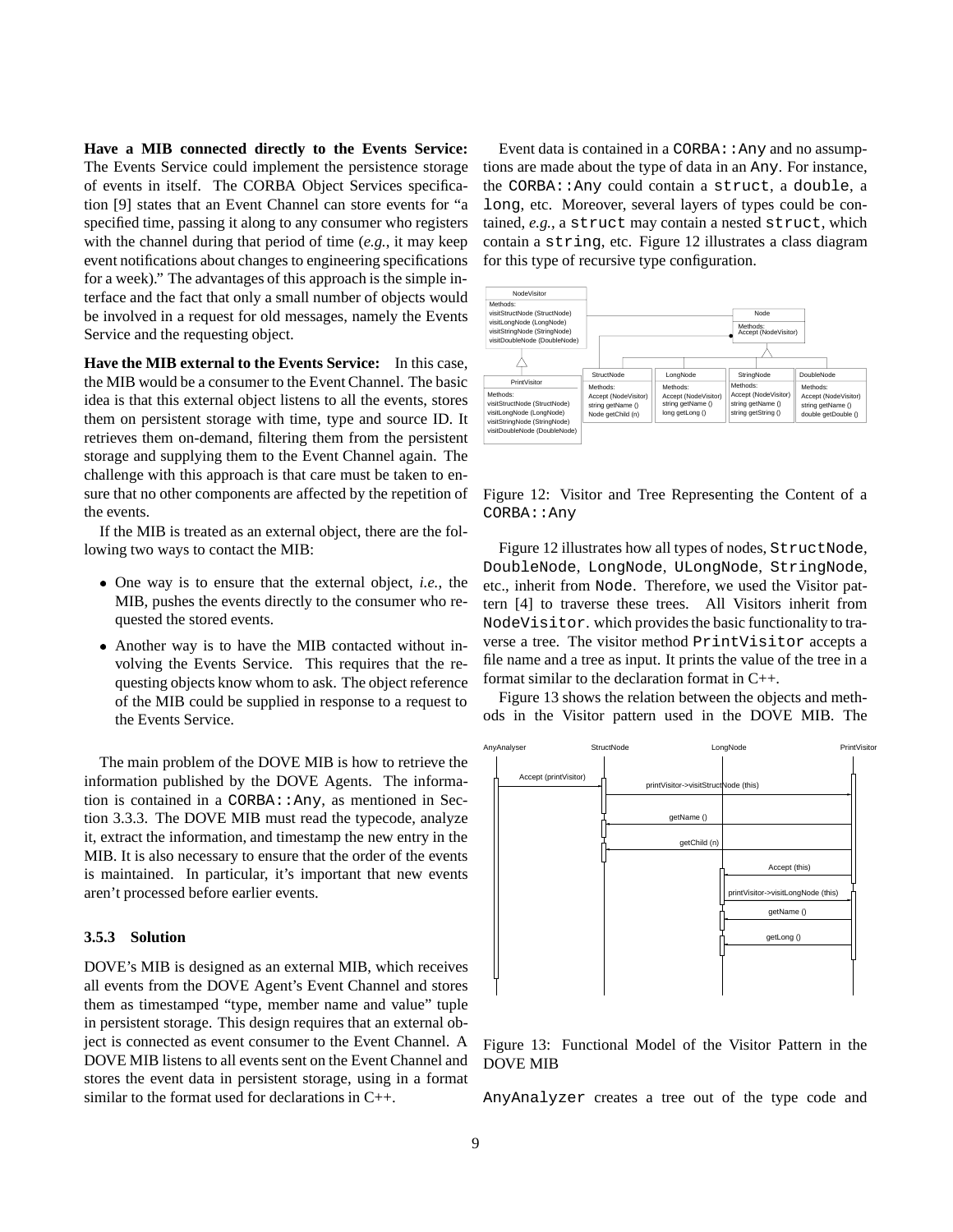value information in the  $CORBA: : Any.$  It instantiates the PrintVisitor and calls the root of the tree with a reference to the PrintVisitor. The node, in this case the StructNode, then calls the PrintVisitor, which in turn calls the StructNode again to obtain the properties of it. In this case the properties are the name and references to children.

The primary advantage of the Visitor pattern is that the nodes do not depend on what is done with the properties, *e.g.*, if they are used for further computation, just printed or further traversed. This independence assures that new Visitors can be added without changing the node objects.

For example, the PrintVisitor uses references to the children of the StructNode to traverse the tree. The first child is a LongNode, it gets called by the PrintVisitor via its Accept method and replies with the visitLongNode method call of the PrintVisitor. In turn, the PrintVisitor gets the properties of the LongNode and prints them. The LongNode need not care about what is done with its properties.

A wrapper called AnyAnalyzer wraps the building of the trees with the PrintVisitor so that the AnyAnalyzer can be seen as one object to which  $CORBA:$ : Anys can be given. The content of the CORBA: : Any will be written to a file.

The MIB application itself consists out of a Event Push Consumer and an AnyAnalyzer, as shown in Figure 14. This design decouples the components as much as possible.



Figure 14: Class Diagram of the DOVE Management Information Base (MIB)

Therefore, a change in the Event Push Consumer does not influence the AnyAnalyzer and vice versa. Figure 14 shows the relations between the classes.

### **3.5.4 Implementation**

Since the MIB does not require a GUI it was implement using C++ and TAO. The Node, {Struct, Double, Long ... }Node, NodeVisitor, PrintVisitor and AnyAnalyzer classes are mapped directly to C++ classes. The AnyAnalyzer class contains detailed knowledge about the internals of a CORBA:: $Any$ . The CORBA:: $Any$  in TAO holds the value in two different ways, depending on if the ORB owns the data or not.

If the ORB does own the data, a simple pointer to an allocated memory area can be retrieved. If the ORB does not own the data, it must be copied into a newly allocated memory area and decoded. Analyzing the CORBA: : Any involves checking the type code information and creating a tree node with a proper pointer to the actual memory location. The number of bytes defined by the type code size is then skipped and this scheme is reapplied recursively.

# **4 Concluding Remarks**

The DOVE monitoring framework has proven to be a very flexible and generic approach to meet the rapid pace of change and growth in heterogeneous distributed systems. We learned the following lessons while developing DOVE:

- Patterns are valuable for software development since they simplify reuse and extensibility. In particular, applying the patterns to DOVE made the software easier to understand and maintain compared with earlier systems we developed that weren't explicitly designed using patterns. Some of the key design patterns we used in DOVE are Observer, Factory, and Visitor [4].
- Using an interface definition language like CORBA IDL simplifies the development of heterogeneous components written in different programming languages. CORBA IDL makes it easy to use the right programming language for the right tasks, *e.g.*, using Java for the GUI and C++ for the Events Service, while ensuring smooth interlanguage interoperability between languages.
- CORBA takes the concept of generic interfaces a step further and supports the transparent distribution of software components. With its powerful features and common object services, such as the Naming Service and Events Service, it is an effective way to integrate C++ and Java code. A good example of this in DOVE is its use of the TAO's Real-time Events Service, where end-to-end quality of service can be guaranteed throughout the distributed objects, up to the GUI components in the DOVE-enabled Browsers that are implemented in Java. Because human operators typically interact with their consoles slower